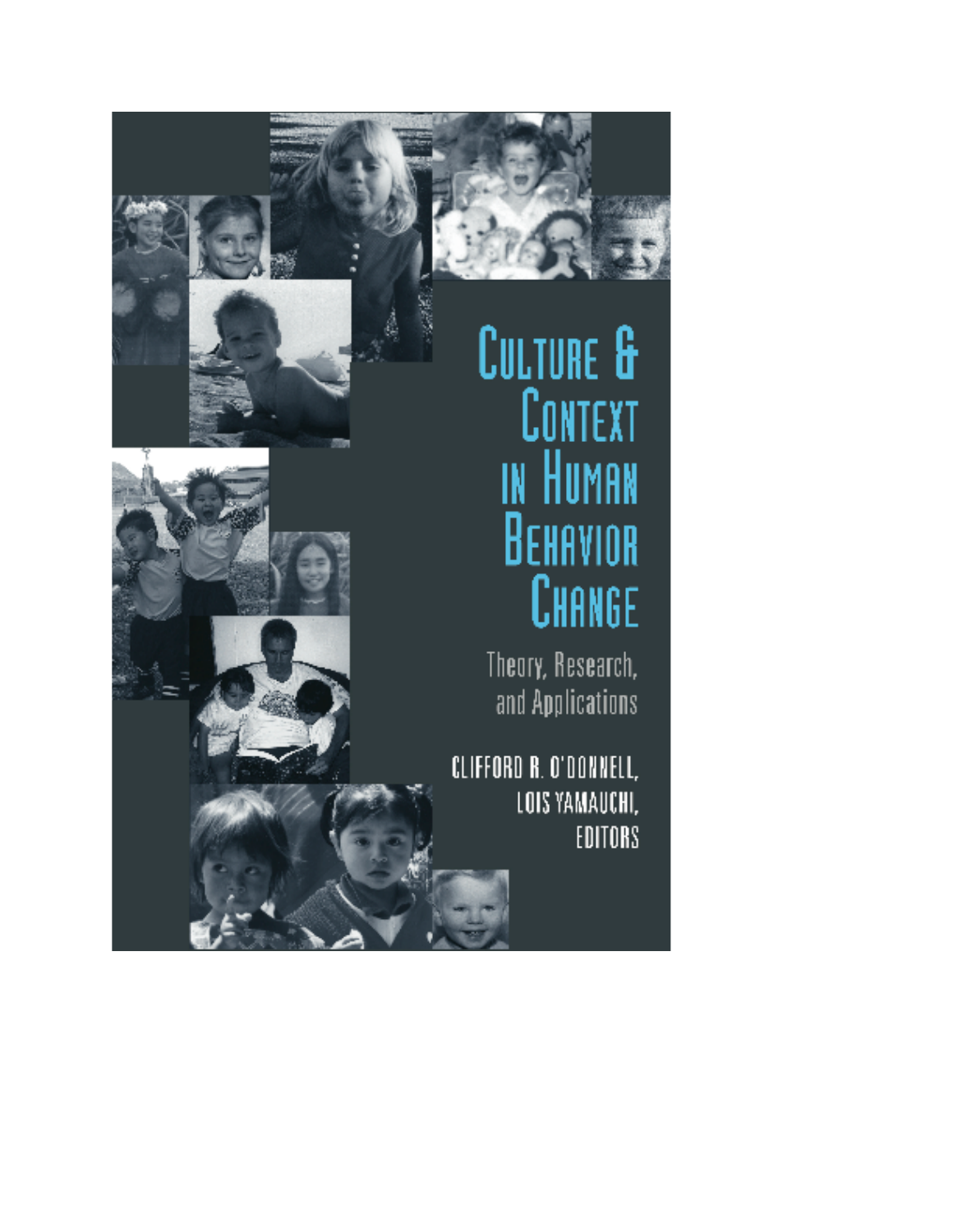**O'Donnell, Clifford R. / Yamauchi, Lois A. (eds.)**

# **Culture and Context in Human Behavior Change**

Theory, Research, and Applications

Series: Adolescent Cultures, School, and Society - Volume 27

Year of Publication: 2005 ISBN 978-0-8204-6902-7 pb. (Softcover)

# **Book synopsis**

This book provides an interdisciplinary perspective on theory, research, and applications in human behavior change. Chapters from clinical, developmental, and community psychology and education are united by common principles and an emphasis on culture and context. The contributions of Roland Tharp to each of these fields are highlighted. The roles of parents, teachers, peers, families, schools, and neighborhoods are explored. Topics include behavior therapy, child development and culture, community programs, delinquency prevention, youth mentoring, instructional conversation, school reform, teacher professional development, and culturally relevant instruction. For each topic, new research challenges are identified. This volume is recommended for a variety of courses in psychology and education.

#### **Contents**

Contents: Lois A. Yamauchi/Clifford R. O'Donnell: Considering the Context of Behavior Change: A Volume in Honor of Roland G. Tharp – Ian M. Evans: Behavior Therapy: Regulation by Self, by Others, and by the Physical World – Ashley E. Maynard: Child Development and Changing Behavior in Diverse Societies: An Activity Settings Approach – Richard N. Roberts: Community: The Ties That Bind – Clifford R. O'Donnell: Juvenile Delinquency: Peers, Mentors, and Activity Settings – Lois A. Yamauchi: Culture Matters: Research and Development of Culturally Relevant Instruction – William M. Saunders/Claude N. Goldenberg: The Contribution of Settings to School Improvement and School Change: A Case Study – Gordon Wells/Mari Haneda: Extending Instructional Conversation – Amanda Datnow/Samuel C. Stringfield/Marisa Castellano: School Reform and the Education of Culturally and Linguistically Diverse Students – Ronald Gallimore: Behavior Change in the Natural Environment: Everyday Activity Settings as a Workshop of Change – Lisa Tsoi Hoshmand: Man of Knowledge and Conviction: Biographical Tribute to Roland Tharp.